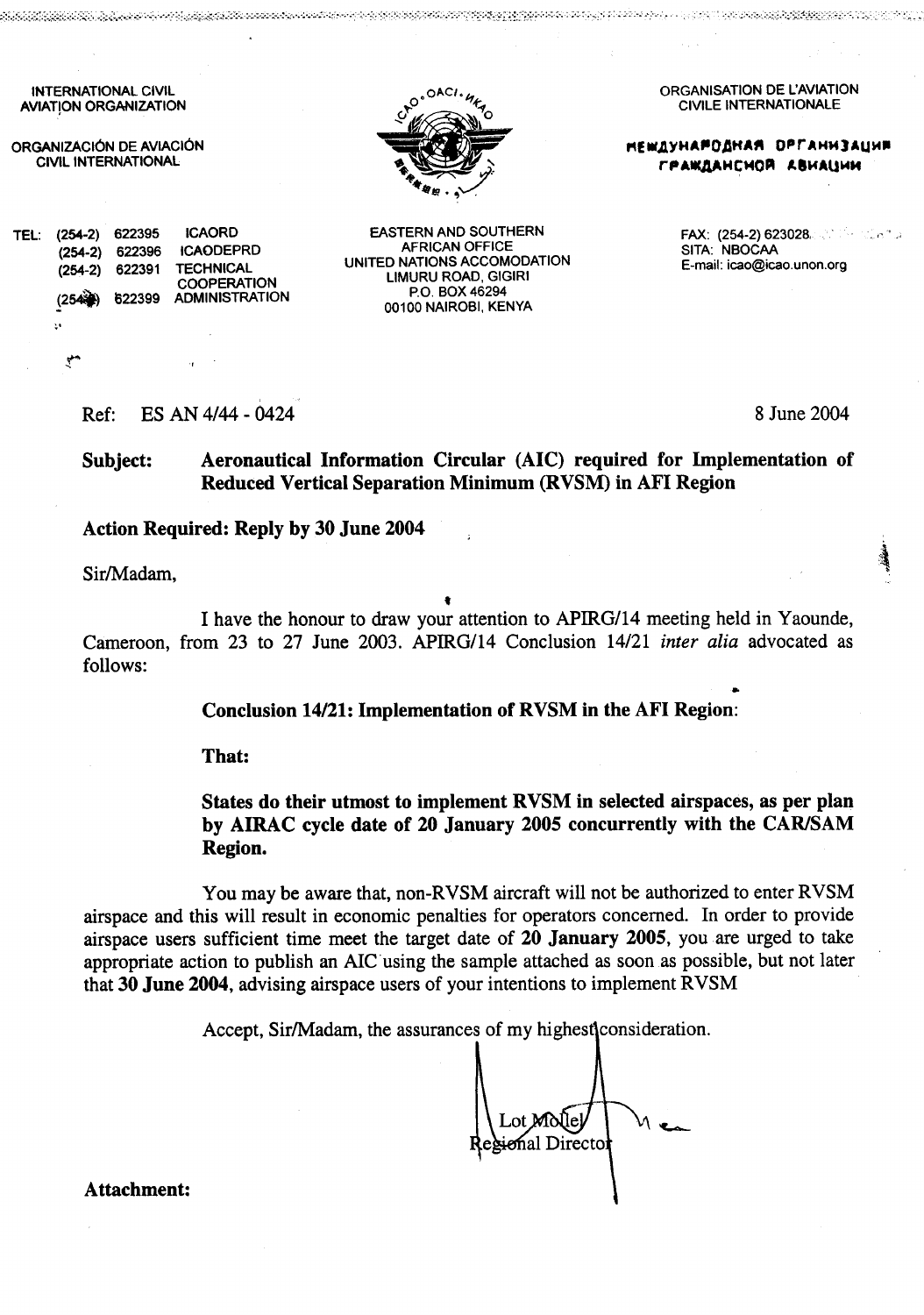#### **Attachment:**

#### **"Sample Aeronautical Information Circular (AIC)"**

|                                                                                                                                    | <b>AIC</b> |
|------------------------------------------------------------------------------------------------------------------------------------|------------|
| <b>REPUBLIC OF </b> (State Name)<br><b>CIVIL AVIATION AUTHORITY</b><br>AERONAUTICAL INFORMATION SERVICE<br>P.O. BOX<br>(City Name) |            |

FIR/Airspace : (..........) Effective date : 20 January 2005. Type : Permanent/Temporary Appendix – A This AIC serves as Notice of Intent to implement RVSM in the (..........) FIR effective 20 January 2005.

Reduced Vertical Separation Minimum (RVSM) is vertical separation of aircraft by 1,000 ft above FL 290. By 20 November 2004, operators should have received RVSM aircraft (airworthiness) and operational approval from the appropriate State authority. Operator/aircraft approval by 20 November 2004 will enable air traffic services (ATS) to plan for orderly RVSM implementation.

Starting 20 January 2005, only RVSM compliant aircraft will be cleared to operate in the (.......) FIR between FL290 and FL410 (inclusive). Aircraft that are not RVSM compliant (e.g., ferry and maintenance flights) will only be cleared to operate in the (........) FIR between FLs 290 and FL410 (inclusive) after prior co-ordination with the appropriate center. 2,000 ft vertical separation will be applied to such aircraft . (.........) center contacts will be published on websites (if established) and in follow-up NOTAMs.

RVSM will be implemented in the (.........) FIR in accordance with ICAO regional agreements. ICAO recommends that State authorities and operators use FAA Interim Guidance 91-RVSM (as amended); Joint Airworthiness Authorities (JAA) Temporary Guidance Leaflet 6 (TGL 6) or equivalent State documents as the basis for approving aircraft and operator programs for RVSM.

The AFI Region has established that the task of monitoring safety in conjunction with implementation of RVSM and RNAV/RNP in the AFI Region be assigned to the South Africa. Current information and RVSM approval documents, including revisions, can be found on the website maintained by the FAA, EUROCONTROL, SATMA, MECMA, ICAO ESAF and on individual State websites.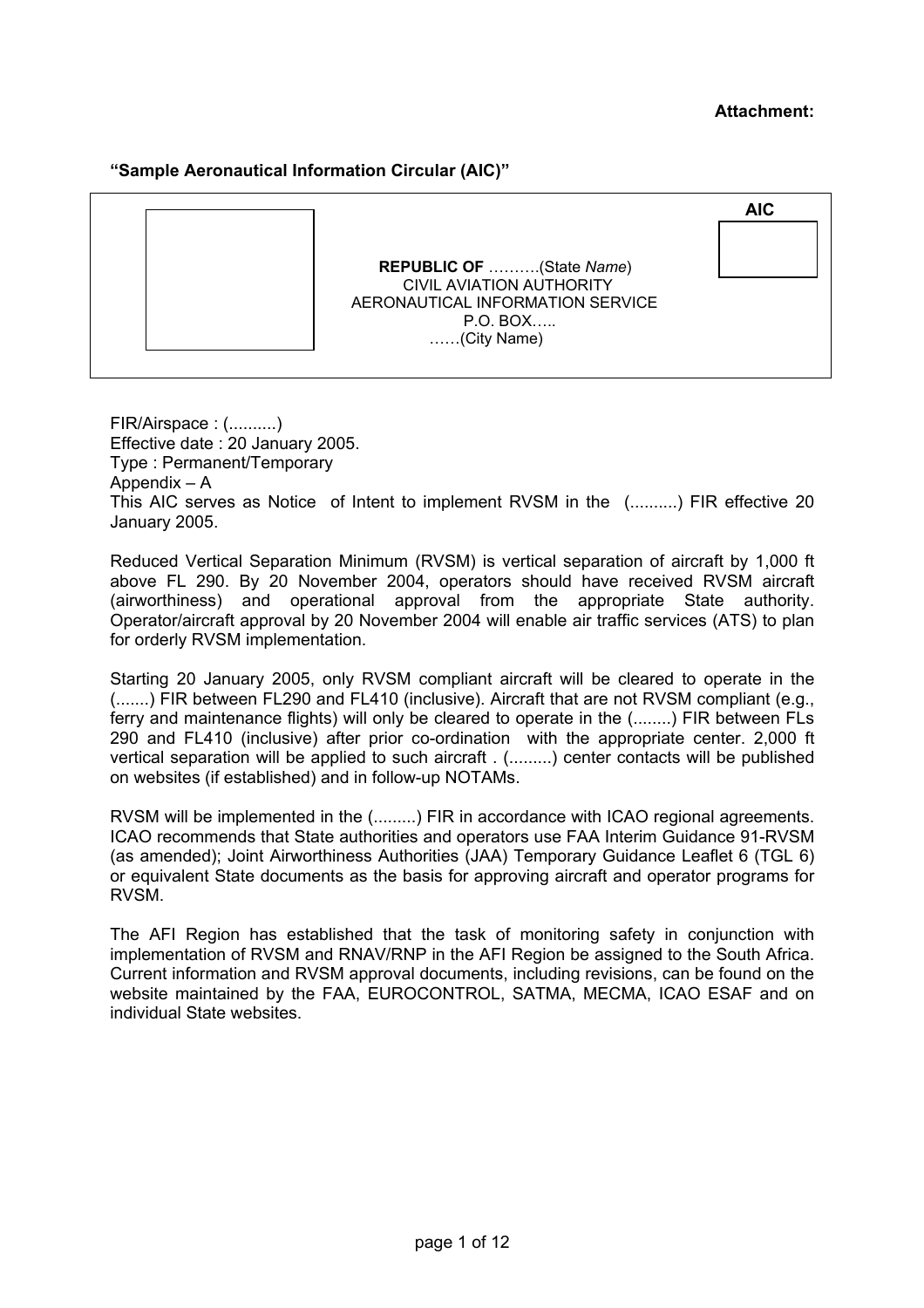#### **To access the FAA, EUROCONTROL, SATMA and MECMA RVSM websites, type :**

[www.faa.gov/ats/ato/rvsm1.htm](http://www.faa.gov/ats/ato/rvsm1.htm) [www.eur-rvsm.com](http://www.eur-rvsm.com/) [www.satmasat.com](http://www.satmasat.com/) [www.mecma.com](http://www.mecma.com/) [www.icao.int/esaf/](http://www.mecma.com/)

#### **The RVSM Documentation section of the FAA, EUROCONTROL websites contain guidance on aircraft/operator approval. Operators must begin coordination with the appropriate State authority as soon as possible to ensure that they are approved to begin RVSM operations on 20 January 2005.**

Further information on the aircraft and operator approval process, policy planning and implementation issues for RVSM can be obtained from South Africa (ATNS) being responsible for setting up the AFI Regional Monitoring Agency.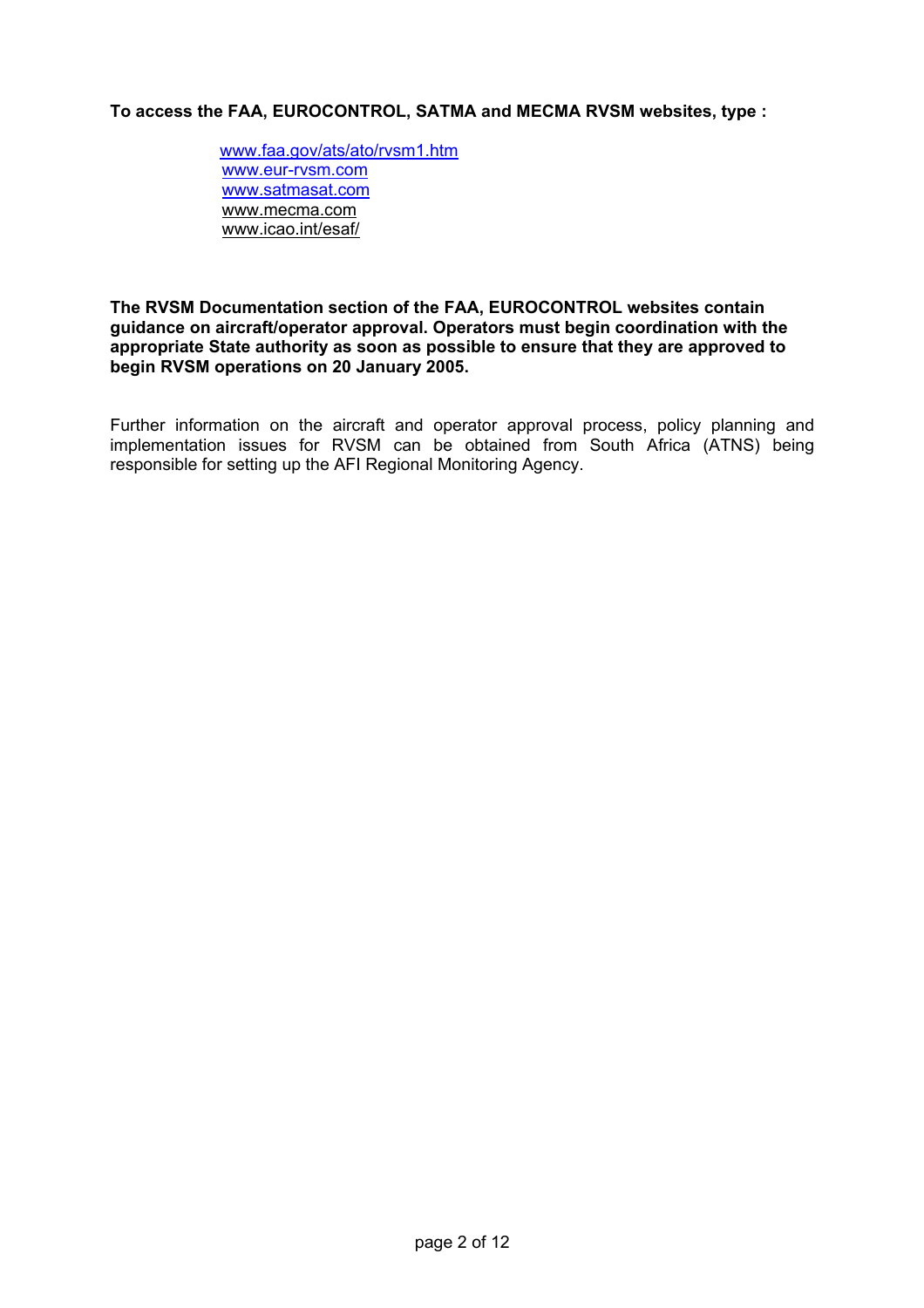#### **1. INTRODUCTION**

1.1 This AIC provides information on the plan to implement a Reduced Vertical Separation Minimum (RVSM) of 1 000 ft between FL290 and FL410 inclusive in the AFI RVSM airspace, with effect from 25 January 2005. To meet this implementation schedule, operators and their aircraft are required to participate in the RVSM height keeping performance monitoring program with RVSM MASPS compliant aircraft, commencing in July 2004.

- 1.2 The intention of this Circular is to:
	- a. provide a brief update on the progress of implementation planning;
	- b. re-iterate the RVSM approval requirements for operators and their aircraft;
	- c. specify the RVSM compliance deadlines in relation to the height monitoring requirements;
	- d. describe the arrangements and procedures for the height monitoring;

#### **2. PROGRESS AFI RVSM PROGRAM**

2.1 The AFI RVSM program will enable a significant increased en-route capacity, with an implementation date of 25 January 2005. It is fully supported by the participating (53) States and airspace user associations, and is progressing on schedule. The next major milestone will be the start of the height monitoring program in June 2004, and the readiness of operators to participate in this program is now critical to the AFI RVSM program.

2.2 ICAO still need to approve the amendment to Regional Supplementary Procedures - Doc 7030/4, AFI, Part 1 describing the area of applicability and aircraft requirements for AFI RVSM. The following paragraphs are an extract from the Doc 7030 amendment outlining the area of applicability for AFI RVSM.

#### *[extract Doc7030]*

**RVSM will be applicable in that volume of airspace between FL 290 and FL 410 inclusive in the following Flight Information Regions (FIRs)/Upper Information Regions (UIRs):** 

Accra, Addis Ababa, Algiers, Antananarivo, Asmara, Beira, Brazzaville, Cairo, Canarias, Cape Town, Casablanca, Dakar, Dar es Salaam, Entebbe, Gaborone, Harare, Johannesburg, Kano, Khartoum, Kinshasa, Lilongwe, Luanda, Lusaka, Mauritus, Mogadishu, Nairobi, N'Djamena, Niamey, Roberts, Sal Oceanic, Seychelles, Tripoli, Tunis, Windhoek

#### **3. AIRSPACE USER REQUIREMENTS**

3.1 State authorities have already been informed about RVSM approval and monitoring requirements and time scales through relevant State Letters), AFI RVSM Seminar, AFI RVSM Task Force Meetings, local briefings, and direct contacts with the AFI RVSM Program OFFICE (ARPO). Information has also been made available on the AFI RVSM web site ([www.icao.int/esaf](http://www.eur-rvsm.com/)). This AIC re-iterates the RVSM approval requirements, and refers to those requirements as specified in the proposed amendment to Doc 7030.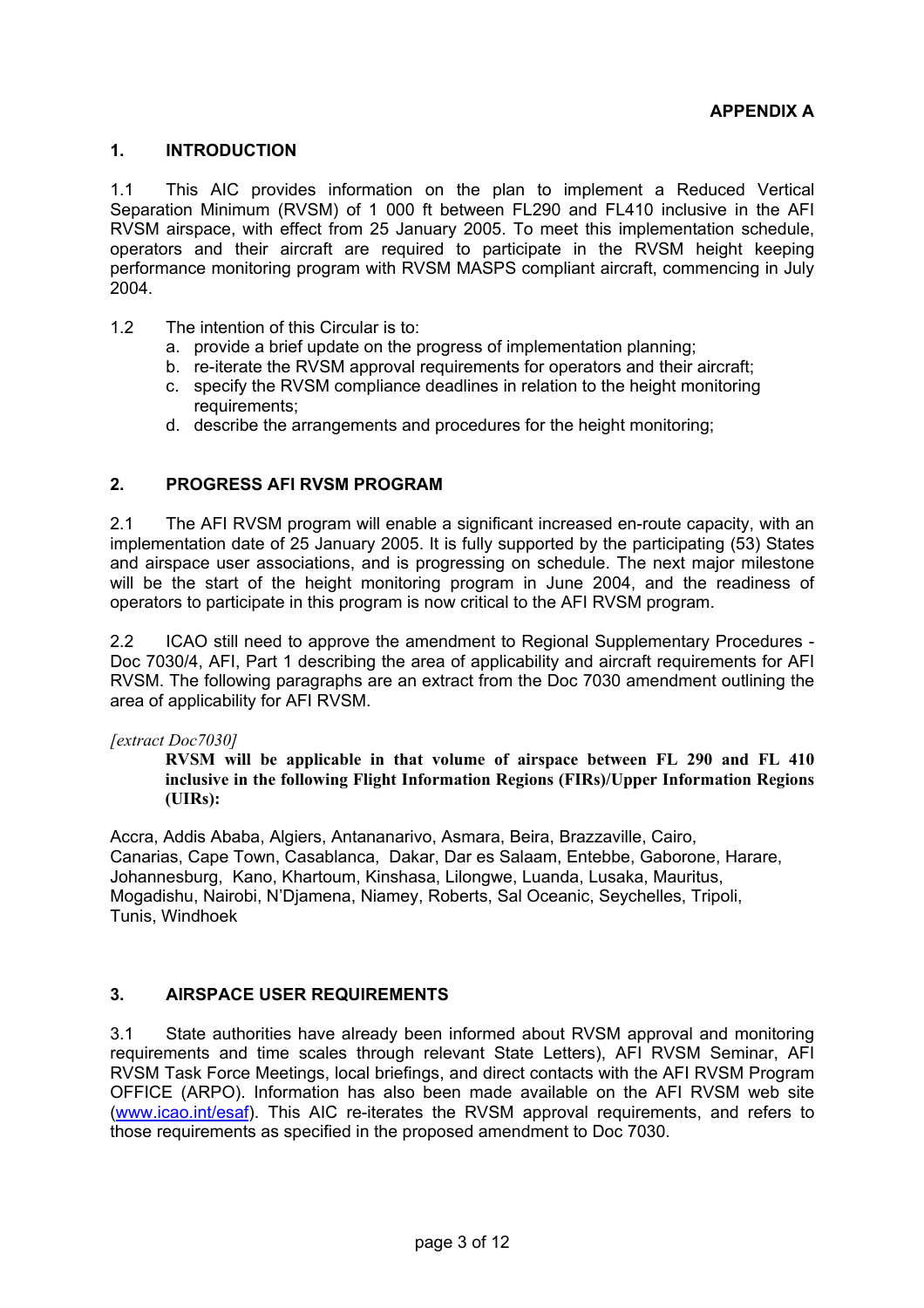3.2 According to the ICAO Regional Supplementary Procedures - Doc 7030/4, AFI, Part 1, the following compliance requirements apply: *[extract Doc 7030:]*

**Except for State aircraft, Operators intending to conduct flights within the volume of airspace specified in section 2.1 above where RVSM is applied, will require an RVSM Approval either from the State in which the Operator is based or from the State in which the aircraft is registered. To obtain such an RVSM approval, Operators will need to satisfy the said State:** 

- **a) that aircraft for which the RVSM Approval is sought have the vertical navigation performance capability required for RVSM operations through compliance with the criteria of the RVSM Minimum Aircraft Systems Performance Specifications (MASPS);**
- **b) that they have instituted procedures in respect of continued airworthiness (maintenance and repair) practices and programs; and**
- **c) that they have instituted flight crew procedures for operations in the AFI RVSM airspace specified in section 2.1.**

*Note:- An RVSM approval is not restricted to a specific region. Instead, it is valid globally on the understanding that any operating procedures specific to a given region, in this case the AFI region, should be stated in the operations manual or appropriate crew guidance* 

3.3 Detailed technical guidance material on the airworthiness, continued airworthiness, and the operational practices and procedures for the AFI RVSM airspace is provided in the Joint Aviation Authorities Administrative and Guidance Material, Section 1: General Part 3: Temporary Guidance Leaflet No.6. (generally referred to as "JAA TGL6"). Given that the technical aircraft RVSM requirements are global requirements, also guidance developed through RVSM implementation in other regions may be consulted, such as FAA 91-RVSM.

3.4 Operators intending to operate in AFI RVSM airspace, need to meet above approval requirements by 31 August 2004, to allow the required safety & feasibility assessments required for the "go-ahead" decision in September 2004. Aircraft intending to operate in AFI RVSM airspace need to participate in the height keeping performance monitoring program The monitoring program commences in June 2004 and to be eligible for monitoring, above requirements **a)** and **b)** need to be met. Given the time scales of the monitoring program, it is essential that aircraft are ready for monitoring by the end of May 2004.

#### **4. HEIGHT MONITORING**

#### **4.1 Requirement for participation in the RVSM height monitoring program.**

4.1.1 The requirement for monitoring stems from the initial RVSM feasibility studies and associated guidance as developed by the ICAO RGCSP, and is specified in ICAO Doc 9574, "Manual on implementation of a 300 m (1 000 ft) Vertical Separation Minimum between FL 290 and FL 410 inclusive". As stated in this document, to support the pre-implementation safety case, the monitoring system has been designed to provide:

- i) confidence that the safety objectives will be met when RVSM is implemented;
- ii) guidance on the efficacy of the RVSM MASPS and on the effectiveness of altimetry system modifications; and
- iii) further evidence of the stability of Altimeter System Error (ASE). (ASE stability is a premise around which the monitoring system has been designed)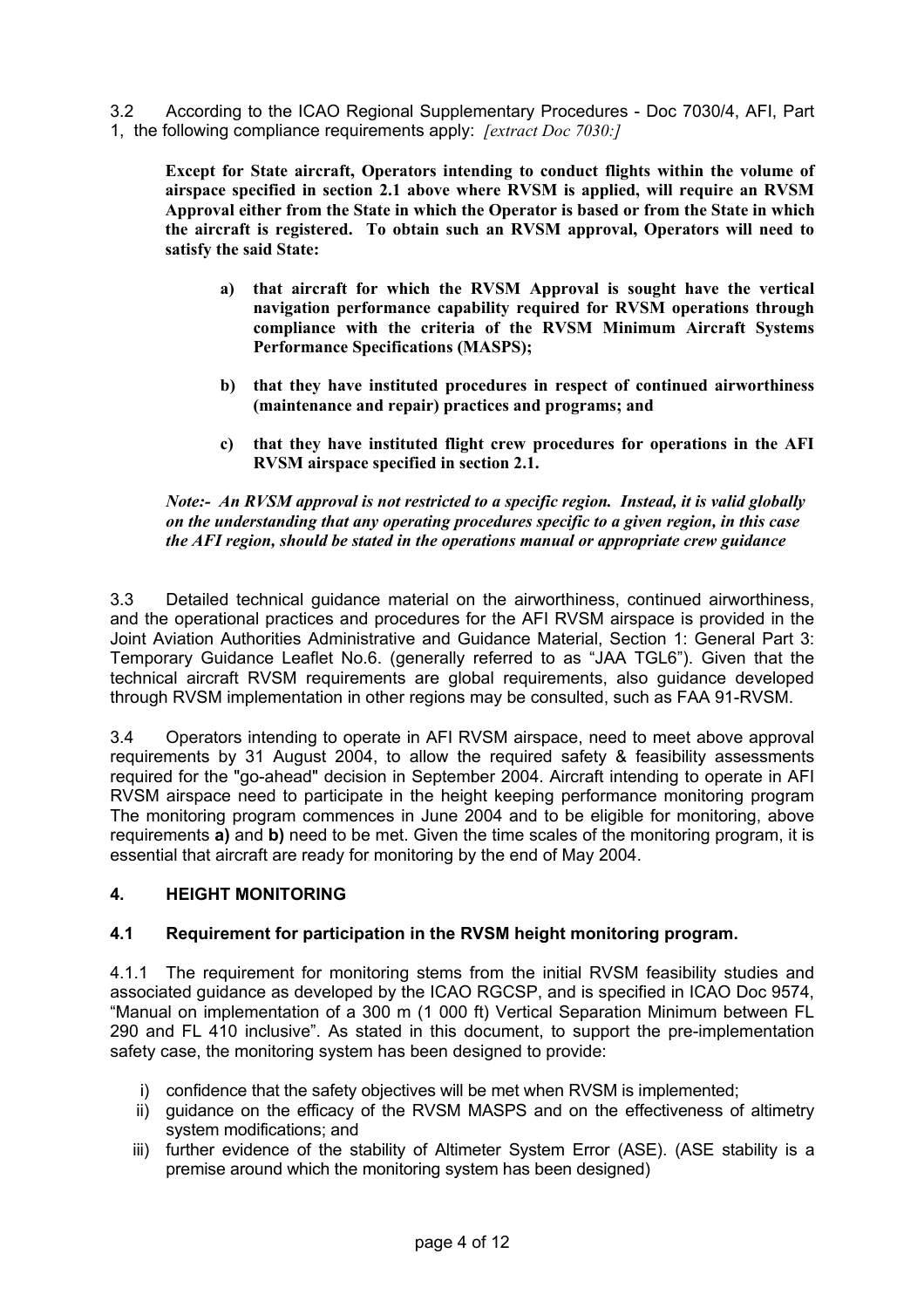To meet these objectives it is necessary to obtain a sufficient set of data across the complete range of airframes and operators flying in the AFI RVSM Area.

4.1.2 In the Doc 7030 amendment the monitoring requirement is expressed as follows:

**Monitoring of flight operations in the AFI RVSM airspace shall be conducted to assess the continuing compliance of aircraft with the height-keeping performance requirements.** 

*Note: Monitoring will be conducted in accordance with the appropriate material issued by ICAO. When notified, operators will be required to cooperate in the monitoring program* 

4.1.3 For AFI RVSM, South Africa (ATNS) will act as "Regional Monitoring Agency" (RMA). RVSM compliance and monitoring data will be closely co-ordinated with the NAT Central Monitoring Agency (NAT CMA) and the Asia/Pacific Approvals Registration and Monitoring Organisation (APARMO), Eurocontrol and MID RMA.

4.1.4 The height monitoring data will be input to the AFI RVSM pre-implementation safety case. This safety case will be an essential element for the "go-ahead" decision in September 2004. The preparation for this decision determines the monitoring and aircraft compliance time scales.

#### **4.2 Monitoring requirements and time scales**

4.2.1 The pre-implementation monitoring will take place within the existing 2000 ft VSM airspace. However, the pre-implementation safety case requires height keeping performance data which is representative for RVSM approved aircraft. Therefore aircraft can only be monitored after they have been prepared according to the RVSM MASPS airworthiness directives and are being maintained in accordance with the MASPS requirements (i.e. when complying with requirements a. and b. as quoted from Doc 7030).

*Note: Aircraft which have been monitored successfully in the NAT, Europe, Middle East and Pacific RVSM monitoring programs do not need additional monitoring, and will be taken into account in determining the specific AFI RVSM monitoring requirements.*

4.2.2 As referred to above, the monitoring and aircraft compliance time scales are driven by the required activities to prepare the pre-implementation safety case as input for the "goahead decision" in September 2004. This safety case requires, amongst others, height keeping performance data which is representative for operations with RVSM approved aircraft. Consequently, the number of aircraft monitored needs to be representative for the population of aircraft which will operate in AFI RVSM airspace.

4.2.3 On 01 June 2004 the Monitoring facilities will become operational and the AFI RVSM monitoring program will officially commence. The endorsed RVSM Program requires that operators intending to operate in AFI RVSM airspace are approved for RVSM operations by 31 December 2004. **Given**:

- a. the need for results of the monitoring as input to this safety case shortly after December 2004, and
- b. the time which elapses between aircraft becoming eligible for monitoring and the actual monitoring, and
- c. that the capacity of the monitoring infrastructure is designed to obtain the required data over the entire pre-implementation monitoring period, and will not be able to cope with a large proportion of aircraft requiring monitoring in the last months towards December 2004.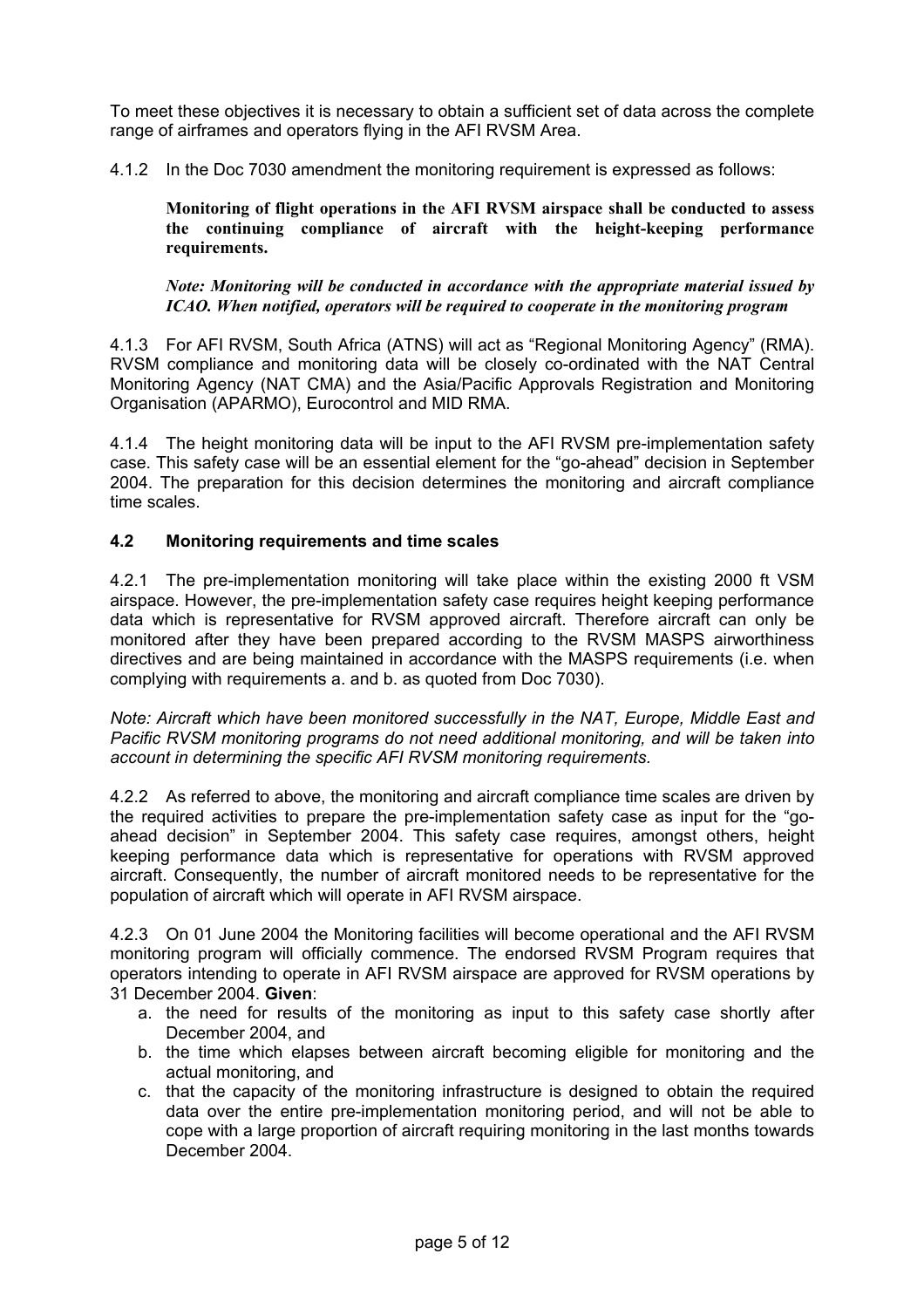**It is essential that aircraft intended for operation in AFI RVSM airspace are ready for monitoring by 01 July 2004.** Aircraft are eligible for monitoring when they meet the RVSM MASPS (height keeping performance plus maintenance programs/practices).

# **4.3 Monitoring Systems**

4.3.1 The AFI RVSM monitoring system will consist of by portable GPS Monitoring Units (**GMUs**), which would collect the required of data. This systems is described briefly below.

4.3.2 The **GMU** is a portable carry-on recording system. Using antennas fitted to the rear flight deck windows it can receive and record the GPS data which, together with ground station differential corrections provides accurate 3D aircraft positions. The GMU has been produced to meet aircraft equipment standards and will be accompanied with the appropriate documentation to allow on-board carriage and use.

# **4.4 Organisation of Monitoring Activities**

4.4.1 As previously stated, South Africa will act as "Regional Monitoring Agency" (RMA). The information which will be obtained through the monitoring program on aircraft compliance status and measured height keeping performance will be combined with the information available at the North Atlantic Central Monitoring Agency (NAT CMA), Eurocontrol, the Asia/Pacific Approvals Registration and Monitoring Organisation (APARMO) and the Middle East RMA (MECMA), so as to make full use of all available data. The RMA tasks are performed by ATNS and the GMU operators.

4.4.2 For aircraft operators, the primary contact for the AFI Monitoring Program will be the AFI RMA (ARMA). For the AFI RVSM program, the ARMA will support operators (and approval authorities) on any issue related to RVSM approval and monitoring. Further, for the monitoring program the ARMA will require information on the aircraft which are intended to operate in AFI RVSM airspace, and which therefore are required to participate in the monitoring program. To this end, the ARMA will also be in contact with State approval authorities. The ARMA is based at Johannesburg Airport (for contact details see §5).

4.4.3 The ARMA will ensure the continuous operation of the monitoring systems, and will manage the measured height keeping performance data. The ARMA will informed of any height deviations which are outside the specifications of the RVSM MASPS, which will allow the ARMA to perform follow-up activities as required. The ARMA will also ensure the availability of the measured data for the required safety assessments.

4.4.4 The portable GPS Monitoring Units (GMUs) are operated by a GMU operator contracted by ATNS. After initial agreement between ARMA and aircraft operators on the airframe(s) which are to be monitored by GMU, the aircraft operator will be contacted by the GMU operator to agree on arrangements for the monitoring flight. Based on those arrangements, the GMU operator will deal with installation and operation of the GMU on board of the aircraft.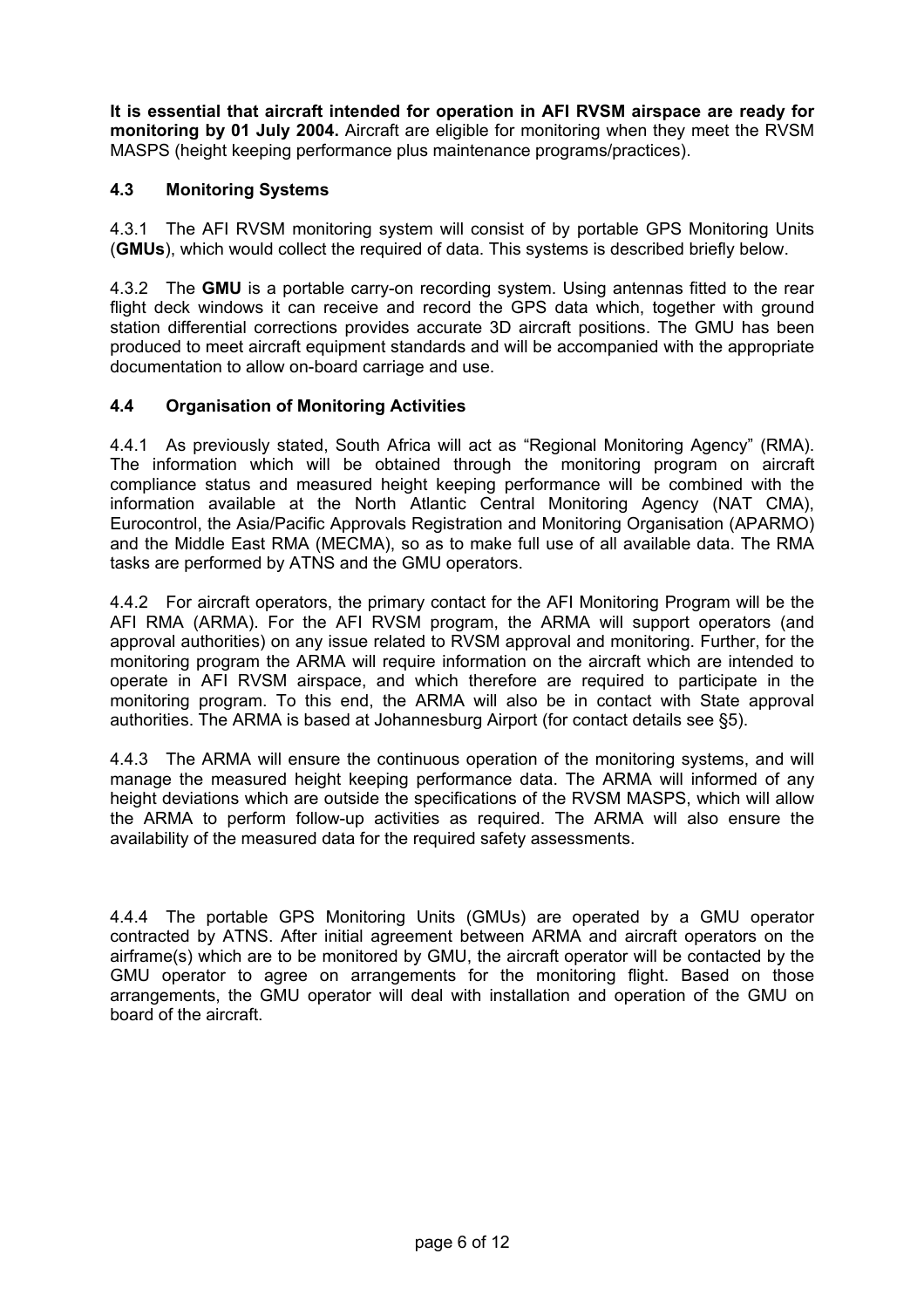### **4.5 Monitoring Procedures**

4.5.1 This section describes the different steps required to fulfil the AFI RVSM monitoring requirements. The procedures have been developed with the objective to make the monitoring as transparent as possible to operators.

4.5.2 Operators will provide the State authority with data on aircraft type and series, registration number, manufacturers serial number and aircraft Mode S address code (in hexadecimal format), of all aircraft that they intend to operate in AFI RVSM airspace.

4.5.3 Operators will inspect and/or modify aircraft in accordance with the appropriate RVSM airworthiness requirements and institute procedures in respect of continued airworthiness (maintenance and repair) practices and programs (e.g. as specified in JAA TGL6) in order to prepare for their aircraft for monitoring.

4.5.4 Operators will provide the State authority with any documentation that may be required for those aircraft that have been inspected and/or modified in accordance with the RVSM airworthiness documents.

4.5.5 Operators will notify the ARMA using **ARMA Form 1** (attached) or by electronic means, of all aircraft that have been modified in accordance with the appropriate airworthiness requirements and for which procedures have been instituted in respect of continued airworthiness (maintenance and repair) practices, i.e. when the aircraft are eligible for monitoring.

*Note 1: Given the monitoring program time scales it is imperative that operators notify (using the form) the ARMA as soon as possible after an aircraft has met the requirements for monitoring.* 

*Note 2: If, for a particular airframe, the ARMA has already been informed, through a questionnaire or otherwise, that it has met the requirements to become eligible for monitoring (i.e. satisfying both items a. and b. as specified in Doc 7030,), a form for that airframe does not need to be submitted again.* 

4.5.6 The ARMA will ask the operator for initial agreement for a GMU monitoring flight. Based on this agreement, arrangements will be made for the GMU operator to install and operate the system on a suitable flight in the AFI airspace. The GMU operator, on behalf of ARMA, will contact the operator to agree on GMU flight details. The GMU operator will be responsible for installation of the GMU on the flight deck. Whether the GMU operator will stay with the GMU during the measurements, is subject to the agreement with the aircraft operator.

4.5.7 If aberrant or anomalous height keeping performance is measured which is deemed to require follow-up, the ARMA will contact the operator to address the issue.

4.5.11 It is important for the ARMA to have an accurate record of a point of contact for any queries that might arise from ongoing height monitoring. Operators are therefore requested to include a completed **ARMA Form 2** with their first reply to the USC. Thereafter there is no further requirement unless there has been a change to the details requested on the form.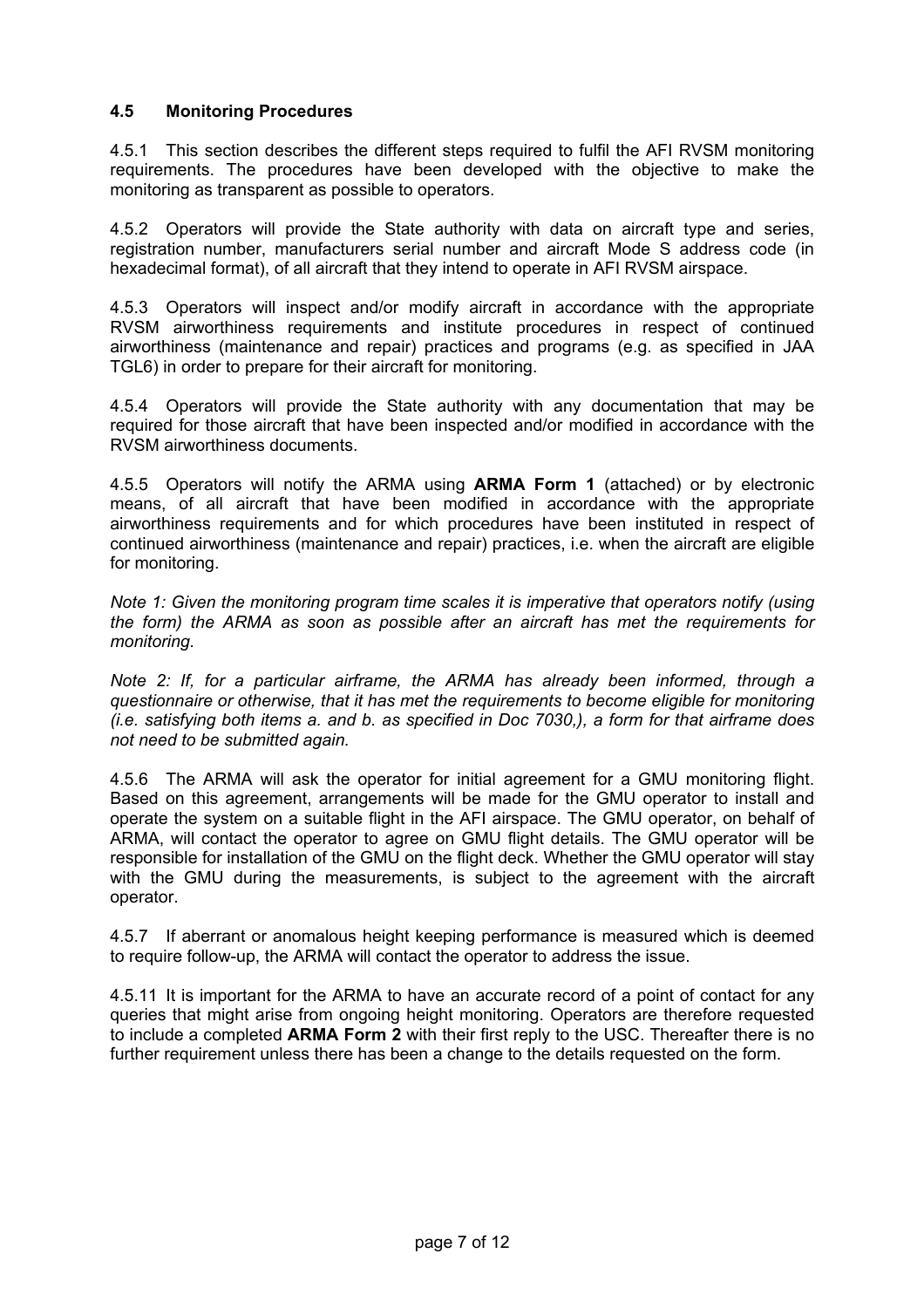# **5. RVSM APPROVAL**

5.1 Meeting the pre-requisites for monitoring, i.e. satisfying the appropriate RVSM airworthiness requirements and institute procedures in respect of continued airworthiness (maintenance and repair) practices and programs, is not sufficient for RVSM approval.

5.2 To obtain RVSM approval, Operators will need to satisfy the said State that all three requirements specified in Doc 7030 have been met, i.e. the requirements which make the aircraft eligible for monitoring and that they have instituted flight crew procedures for operations in the AFI RVSM airspace.

5.3 Once the Authority is satisfied that all the steps (ref Doc 7030) have been completed satisfactorily, an RVSM approval, with notified airframes, can be granted. This will be recorded on the State Authority RVSM Approvals database and will be shared with relevant monitoring and verification agencies, in this case for AFI RVSM the ARMA.

5.4 Operators and their aircraft which are approved for RVSM in another region will be considered as approved for AFI RVSM operations, on the understanding that States have ensured that those particular operators hare amended their operations manuals and training program for operations in AFI RVSM airspace;

5.5 As explained in Par 4.2.3, RVSM approval should be obtained by 31 December 2004.

### **6. FURTHER INFORMATION**

- 6.1 Information on the RVSM program is available through the Internet by addressing the AFI RVSM Web site [www.icao.int/esaf.](http://www.eur-rvsm.com/) Aircraft that are successfully monitored will be promulgated via the ARMA
- 6.2 For exchange of data on aircraft RVSM compliance status and for any information on the AFI RVSM approval and monitoring aspects, please contact the ARMA; ATNS, Private Bag X15 Kempton Park 1620 South Africa Tel: [27] (11) 961-0303 Fax: [27] (11) 392-3946 email: afirma@atns.co.za
- 6.3 For any further information on policy, planning and implementation issues for RVSM in the AFIRVSM area, please contact the AFI RVSM Program Office, ICAO Eastern and Southern Africa Office United Nations Accomodation Limuru Road, Giairi. Nairobi, Kenya tel: [254] (20) 622-378 fax: [254] (20) 623-028 email: vanderwv@icao.unon.org

**- END -**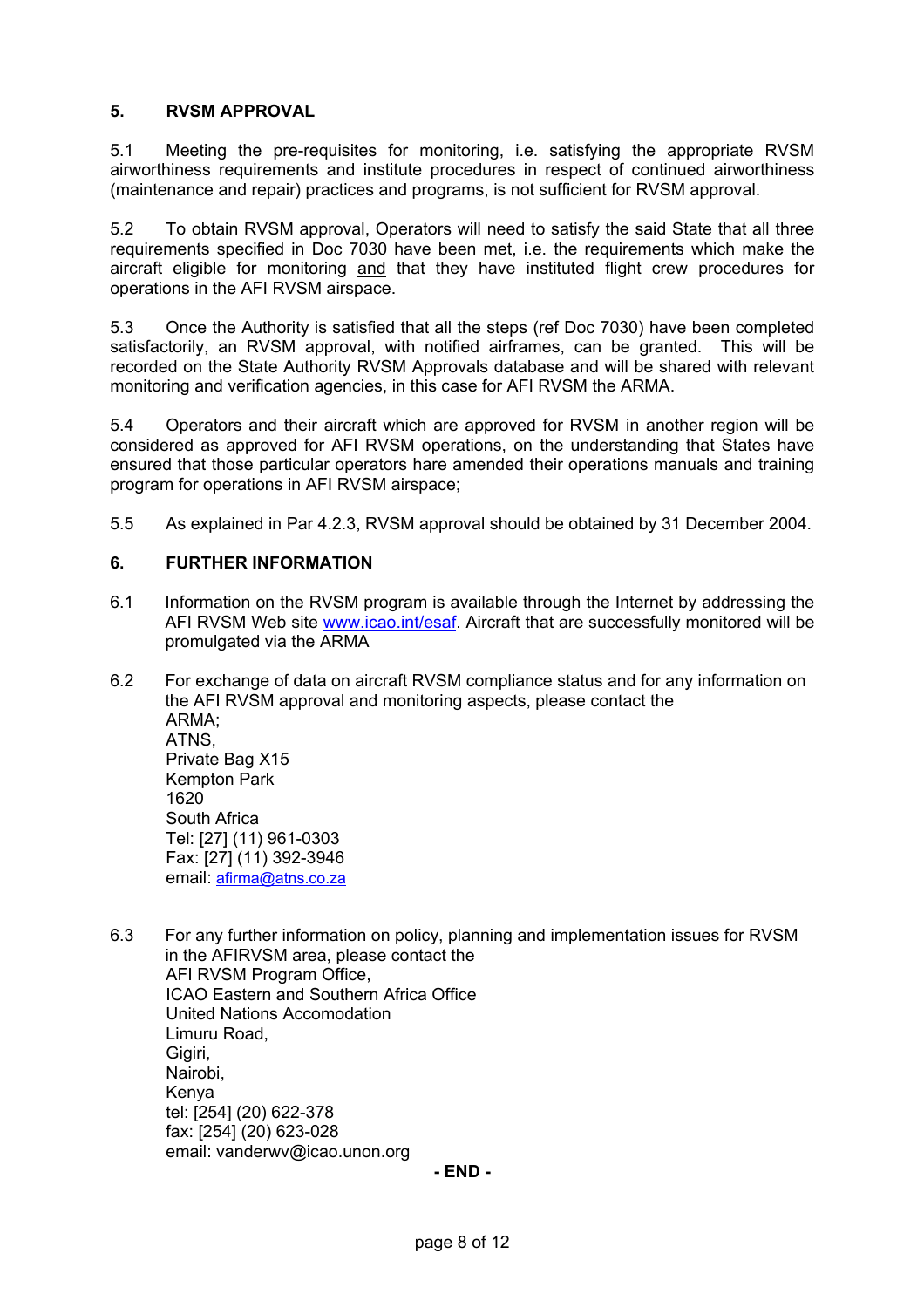# **ARMA forms for use in obtaining record of RVSM approvals from a State authority**

# NOTES TO AID COMPLETION OF ARMA FORMS F1, F2, AND F3

- 1. Please read these notes before attempting to complete forms ARMA F1, F2, and F3.
- 2. It is important for the ARMAs to have an accurate record of a point of contact for any queries that might arise from on-going height monitoring. Recipients are therefore requested to include a completed ARMA F1 with their first reply to the ARMA. Thereafter, there is no further requirement unless there has been a change to the information requested on the form.
- 3. If recipients are unable to pass the information requested in the ARMA F2 to the ARMA through the Internet, by direct electronic transfer, or by data placed on a 3.5" floppy disk, a hard copy ARMA F2 must be completed for each aircraft granted RVSM approval. The numbers below refer to the superscript numbers on the blank ARMA F2.
	- (1) Enter the single letter ICAO identifier as contained in ICAO Doc 7910. In the case of their being more than one identifier designated for the State, use the letter identifier that appears first.
	- (2) Enter the operator's 3 letter ICAO identifier as contained in ICAO Doc 8585. For International General Aviation, enter "IGA". For military aircraft, enter "MIL". If none, place an X in this field and write the name of the operator/owner in the Remarks row.
	- (3) Enter the ICAO designator as contained in ICAO Doc 8643, e.g., for Airbus A320-211, enter A320; for Boeing B747-438 enter B744.
	- (4) Enter series of aircraft type or manufacturer's customer designation, e.g., for Airbus A320-211, enter 211; for Boeing B747-438, enter 400 or 438.
	- (5) Enter ICAO allocated Aircraft Mode S address code.
	-
	- (6) Enter yes or no.<br>(7) Example: For October 26, 1998 write 10/26/98.
	- $(8)$  Use a separate sheet of paper if insufficient space available.
- 4. The above numbers refer to those superscript numbers used in ARMA F3 "Withdrawal of Approval to Operate in ARMA RVSM Airspace." *ARMA F3 must be completed and forwarded to the ARMA immediately when the state of registry has cause to withdraw the approval of an operator/aircraft for operations with ARMA RVSM Airspace.*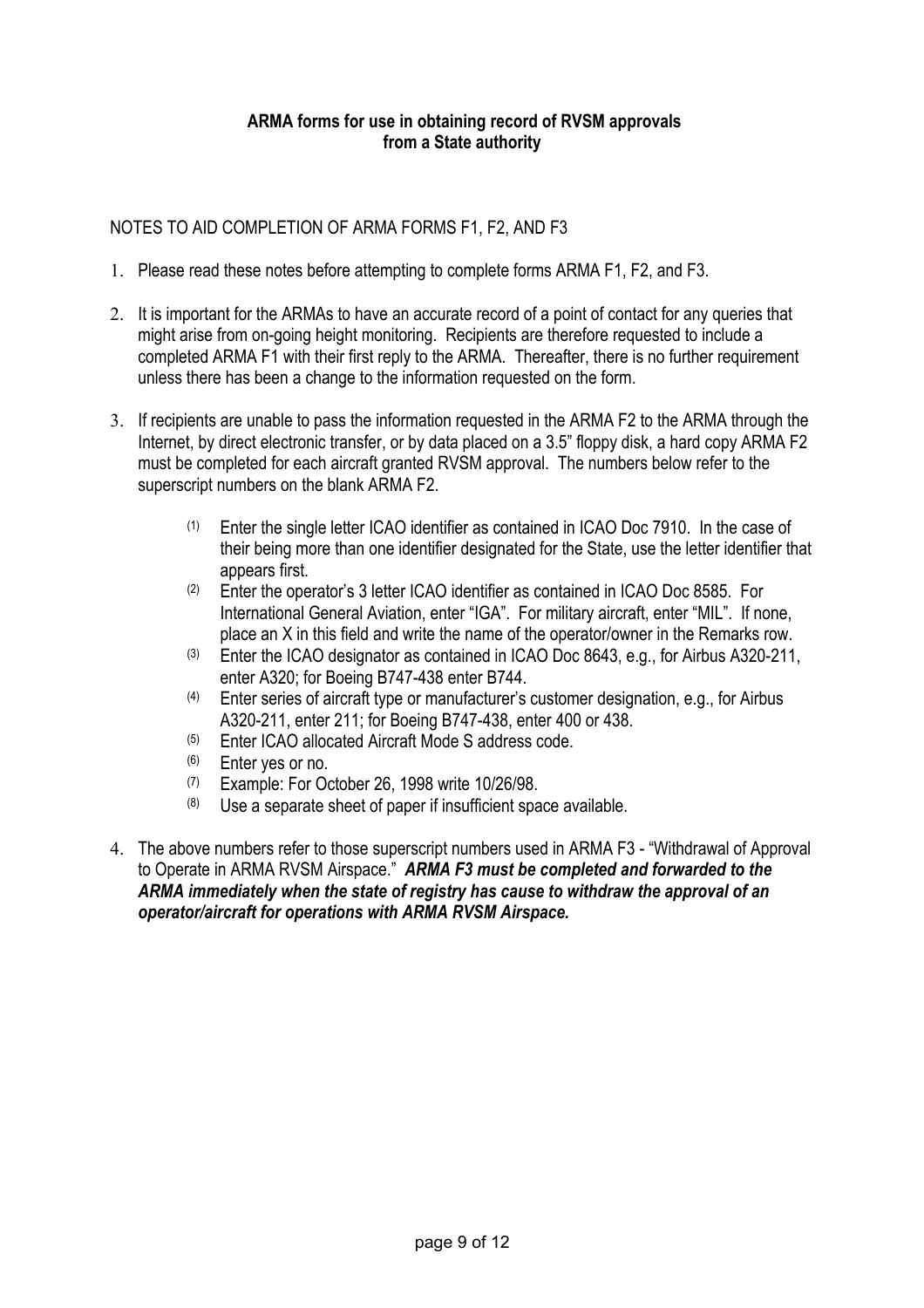# **AFI REGIONAL MONITORING AGENCY (ARMA) (FORM F1)**

# **POINT OF CONTACT DETAILS/CHANGE OF POINT OF CONTACT DETAILS FOR MATTERS RELATING TO RVSM APPROVALS**

*This form should be completed and returned to the address below on the first reply to the ARMA or when there is a change to any of the details requested on the form (PLEASE USE BLOCK CAPITALS).* STATE OF REGISTRY: enter State here STATE OF REGISTRY (ICAO 2 LETTER IDENTIFIER): enter 2 letter State here Enter the 2-letter ICAO identifier as contained in ICAO Doc 7910. In the event that there is more than one identifier for the same State, the one that appears first in the list should be used.  $ADDRESS$ CONTACT PERSON: Full Name: enter full name here Title: enter the Surname: enter surname: enter surname here in itials: Post/Position: Telephone #: enter fax here  $\frac{4}{3}$ : E-mail: Initial Reply/Change of Details (*Delete as appropriate)*  When complete, please return to the following address: RMA Address: Mr R Rands, Private Bag X15, Kempton Park, 1620 Telephone: 27-11-392 4895

Fax: 27-11-392 3946

E-Mail: [afirma@atns.co.za](mailto:afirma@atns.co.za)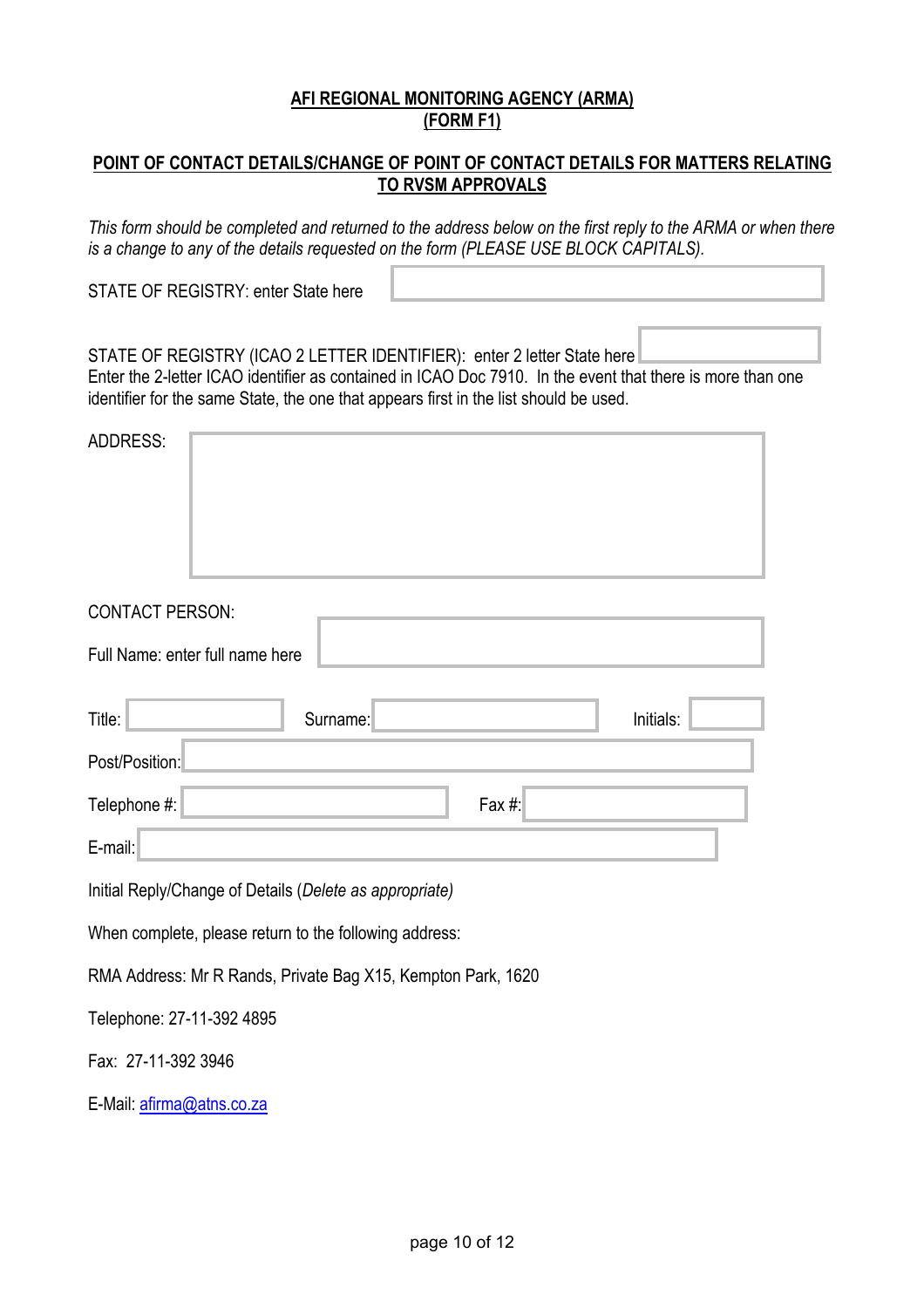# **AFI REGIONAL MONTORING AGENCY (ARMA) (FORM F2)**

# **RECORD OF APPROVAL TO OPERATE IN AFI RVSM AIRSPACE**

- 1. When a State of Registry approves or amends the approval of an operator/aircraft for RVSM operations, details of that approval must be recorded and sent to the ARMA without delay.
- 2. *Before providing the information as requested below, reference should be made to the accompanying notes* **(PLEASE USE BLOCK CAPITALS)**.

| State of Registry:              |  |
|---------------------------------|--|
| Name of Operator:               |  |
| State of Operator:              |  |
| Aircraft Type:                  |  |
| Aircraft Series:                |  |
| Manufacturers Serial No:        |  |
| Registration No:                |  |
| Mode S Address Code:            |  |
| Airworthiness Approval:         |  |
| Date Issued:                    |  |
| <b>RVSM Approval:</b>           |  |
| Date Issued:                    |  |
| Date of Expiry (If Applicable): |  |
|                                 |  |

Method of Compliance (Service Bulletin, STC etc):

Remarks:

RMA Address: Mr R Rands, Private Bag X15, Kempton Park, 1620

Telephone: 27-11-393 4895

Fax: 27-11-392 3946

E-Mail: [afirma@atns.co.za](mailto:afirma@atns.co.za)